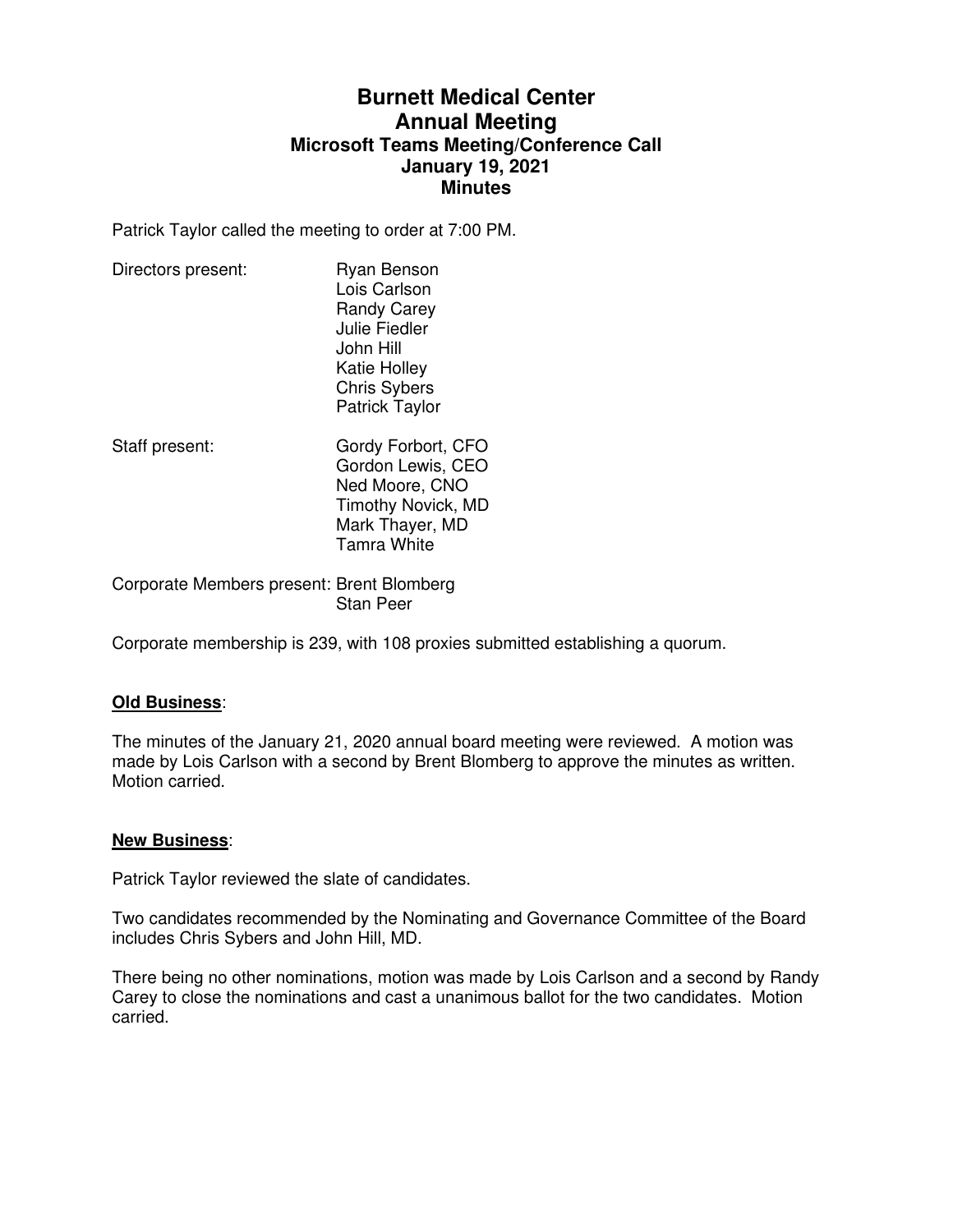Annual Meeting Minutes January 19, 2021 Page 2

## **Recommended Bylaw Changes**:

The recommended changes for the bylaws are found in the Board packet.

In order to ensure continuity during the national emergency declaration due to COVID-19, the proposal is to amend the current bylaws on behalf of the membership and to empower the elected currently seated Board of Directors and their Officers to alter existing Bylaws regarding term limits as they determine to be necessary and appropriate, with the understanding that such amendment will be reviewed at such time as the national emergency declaration is lifted, or sooner as determined by the Board of Directors.

## Accordingly,

WHEREAS Article 5.04 establishes that 10% of the membership that is entitled to vote represented in person or by proxy shall constitute a quorum and,

WHEREAS Article 6-014 states that the duty of the membership shall include amendment, restatement or modification of the Articles of Incorporation or Bylaws of the Corporation and,

WHEREAS Article 7.01-2 states that the purpose of the annual meeting shall be to conduct elections to fill any vacancies on the Board of Director's three-year term of office and,

WHEREAS it is deemed necessary to stabilize the current composition of the Board due to the national emergency declaration and COVID 19, and

WHEREAS such stability is needed during these unprecedented challenges due to COVID and the national emergency declaration, and

WHEREAS Article 8.03 states the number of directors constituting the Board of Directors shall be no less than seven and no more than fifteen, and

WHEREAS under 8.01 General powers and duties of the Board of Directors Article 8.01 stipulates their duty to manage and the affairs of the Corporation in a manner consistent and in compliance with the purposes, objectives and limitations set forth under Article 8, and

WHEREAS Article 8.01-2 and 8.01-5 state that the Board of Directors is to formulate and recommend modifications to the Articles of Incorporation and Bylaws of toe Corporation as necessary or appropriate to include the election of officers of the Corporation,

THEREFORE, BE IT RESOLVED that under the General Powers clause, in order to ensure continuity during the national declaration emergency and COVID-19, as voted at the Annual meeting, the Board of Directors will have the power at their sole discretion to suspend term limits, maintain the current slate officers, and add directors not to exceed a total of fifteen in number, and to invoke a suspension of the stated restriction under Article 8.04-2 of no more than three consecutive terms and

BE IT FURTHER RESOLVED that actions taken under this Amendment, may be lifted by the Board of Directors at a future date as circumstances may dictate.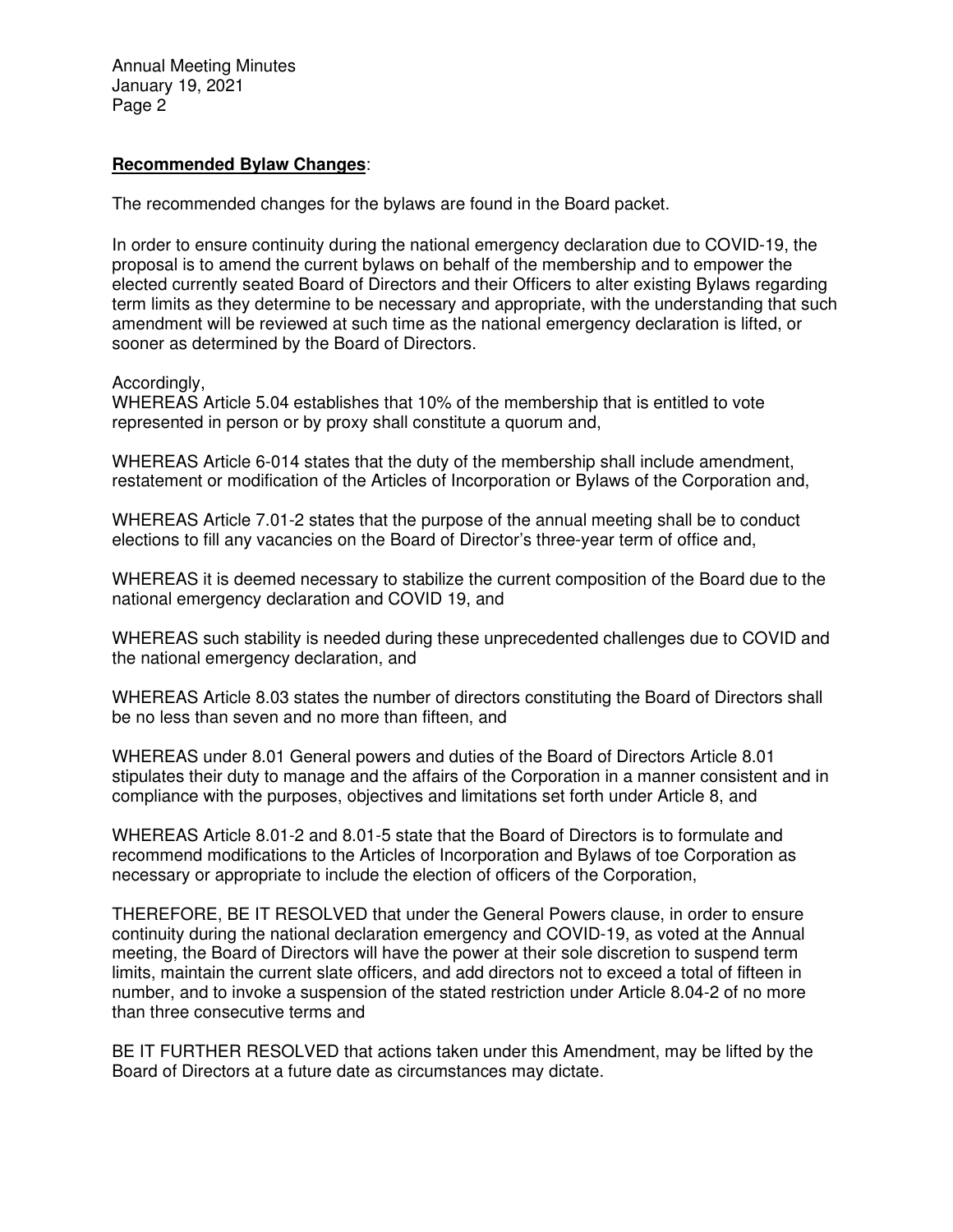Annual Meeting Minutes January 19, 2021 Page 3

## **Proposed Amendment**

8.05-4 EXTENSION OF TERMS FOR THE BOARD OF DIRECTORS UNDER EXIGENT CIRCUMSTANCES: When the Board of Directors determines a need to extend term limits they may invoke same as they deem necessary under this Article.

After review of the recommended changes, a motion was made by Brent Blomberg with a second by Stan Peer to approve the changes to the Bylaws in 2021. Motion carried.

## **Reports**:

Patrick Taylor, President – Patrick Taylor reviewed the past year.

- -Payroll Protection Program
- -Accelerated Payments
- -Negative Pressure rooms
- -Meeting all the bank covenants
- -Impact of COVID on different community events (5K, Grantoberfest)

Thanks and appreciation were given to the CEO and Senior Leadership for their hard work during this past year.

## **Medical Staff Report**: Timothy Novick, MD

Reviewed the list of medical staff at Burnett Medical Center including our outside specialists. Dr. Novick thanked the Board and management for their support, stating BMC is a special place and spoke of the high quality of care provided.

He noted that BMC was voted "Best Place to Work in Burnett County" through the Sentinel newspaper's Reader's Choice Awards.

## **Administrative Report**: Tamra White

A PowerPoint presentation of a Year in Review was shown recapping 2020. This included the impact of COVID over the past year, provider updates, new hospitalist program implementation, and provider rounding updates.

## **Financial Report**: Gordy Forbort

Gordy Forbort discussed the financials for FY20, reviewing the sheets in the Board Packet. Please refer to the financials for details.

The FY2020 Audit was finalized. BMC met all the debt covenants. Comparison financials were done for Bremer Bank including money lost due to COVID. It was estimated that BMC would have had a good year compared to other years even without COVID money. BMC did use some COVID money to make the budget whole.